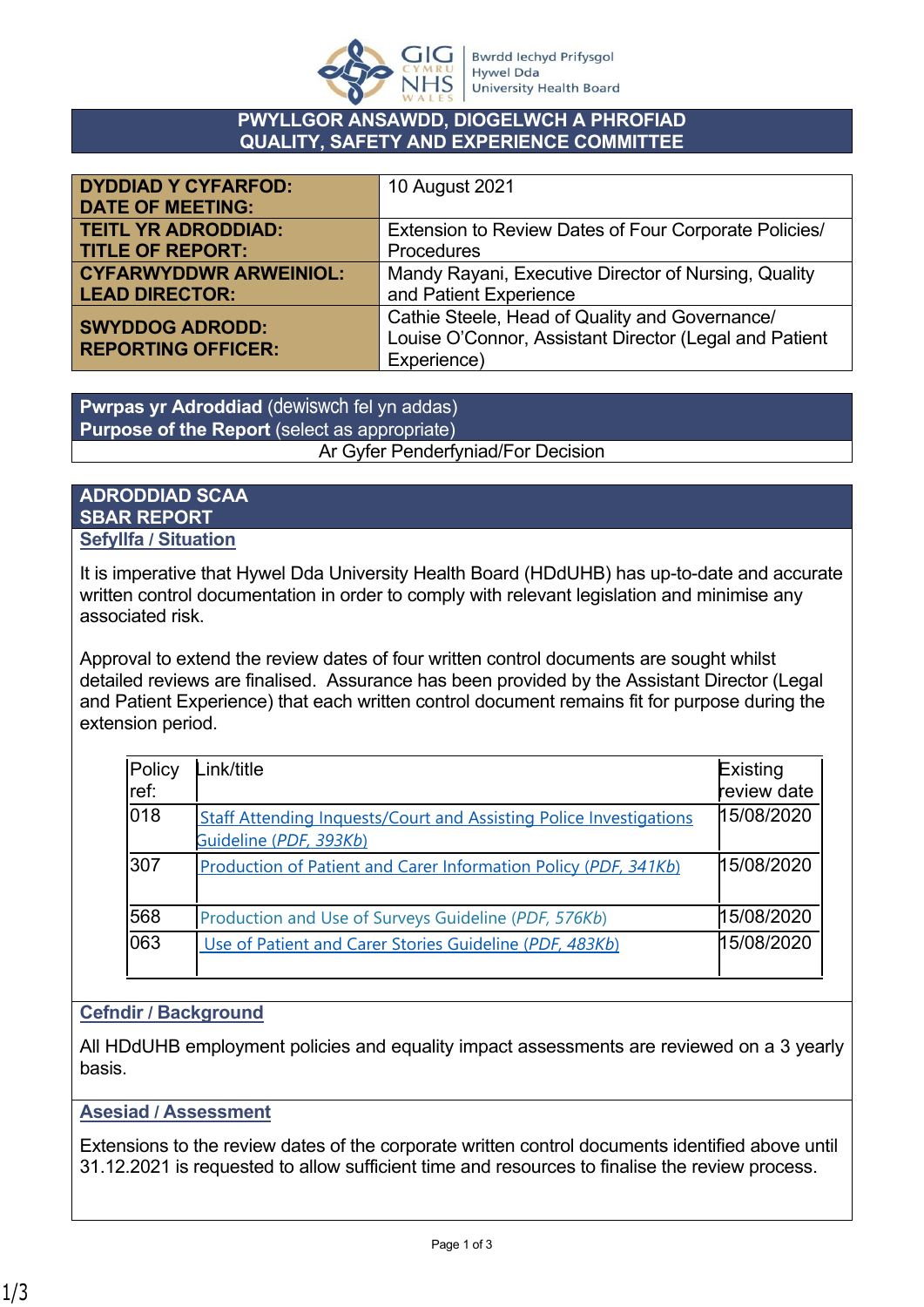## **Argymhelliad / Recommendation**

QSEC is asked to consider and approve the extension to the review dates of the written control documents identified above to 31.12.2021.

- Staff Attending Inquests Guideline is currently being reviewed in association with other legal advice/ legal procedure documentation, which will form part of on line resources being developed on the staff intranet.
- The Production and Use of Surveys Guideline is currently subject to major review to include a revised governance and process.
- The Patient and Carer Information and Patient Story Guidelines are also being reviewed and updated in line with recent guidance and procedures around consent.

| Amcanion: (rhaid cwblhau)                                               |                                                                                                                                                                     |  |  |  |
|-------------------------------------------------------------------------|---------------------------------------------------------------------------------------------------------------------------------------------------------------------|--|--|--|
| Objectives: (must be completed)                                         |                                                                                                                                                                     |  |  |  |
| <b>Committee ToR Reference:</b><br>Cyfeirnod Cylch Gorchwyl y Pwyllgor: | Approve policies and plans within the scope of<br>3.22<br>the Committee, having taken an assurance that the                                                         |  |  |  |
|                                                                         | quality and safety of patient care has been considered<br>within these policies and plans.                                                                          |  |  |  |
| Cyfeirnod Cofrestr Risg Datix a Sgôr<br>Cyfredol:                       | Not Applicable                                                                                                                                                      |  |  |  |
| Datix Risk Register Reference and<br>Score:                             |                                                                                                                                                                     |  |  |  |
| Safon(au) Gofal ac lechyd:<br>Health and Care Standard(s):              | Governance, Leadership and Accountability                                                                                                                           |  |  |  |
| Nodau Gwella Ansawdd:<br><b>Quality Improvement Goal(s):</b>            | Focus On What Matters To Patients, Service users,<br>Their Families and Carers, and Our Staff                                                                       |  |  |  |
| <b>Amcanion Strategol y BIP:</b><br><b>UHB Strategic Objectives:</b>    | 4. Improve the productivity and quality of our services<br>using the principles of prudent health care and the<br>opportunities to innovate and work with partners. |  |  |  |
| <b>Amcanion Llesiant BIP:</b><br><b>UHB Well-being Objectives:</b>      | 8. Transform our communities through collaboration<br>with people, communities and partners                                                                         |  |  |  |

| <b>Gwybodaeth Ychwanegol:</b><br><b>Further Information:</b>                                                                                                                              |                                                |
|-------------------------------------------------------------------------------------------------------------------------------------------------------------------------------------------|------------------------------------------------|
| Ar sail tystiolaeth:<br>Evidence Base:                                                                                                                                                    | Legislation and national policy                |
| <b>Rhestr Termau:</b><br><b>Glossary of Terms:</b>                                                                                                                                        | Contained within each written control document |
| Partïon / Pwyllgorau â ymgynhorwyd<br>ymlaen llaw y Pwyllgor Ansawdd,<br>Diogelwch a Phrofiad:<br>Parties / Committees consulted prior<br>to Quality, Safety and Experience<br>Committee: | As detailed in the assessment                  |